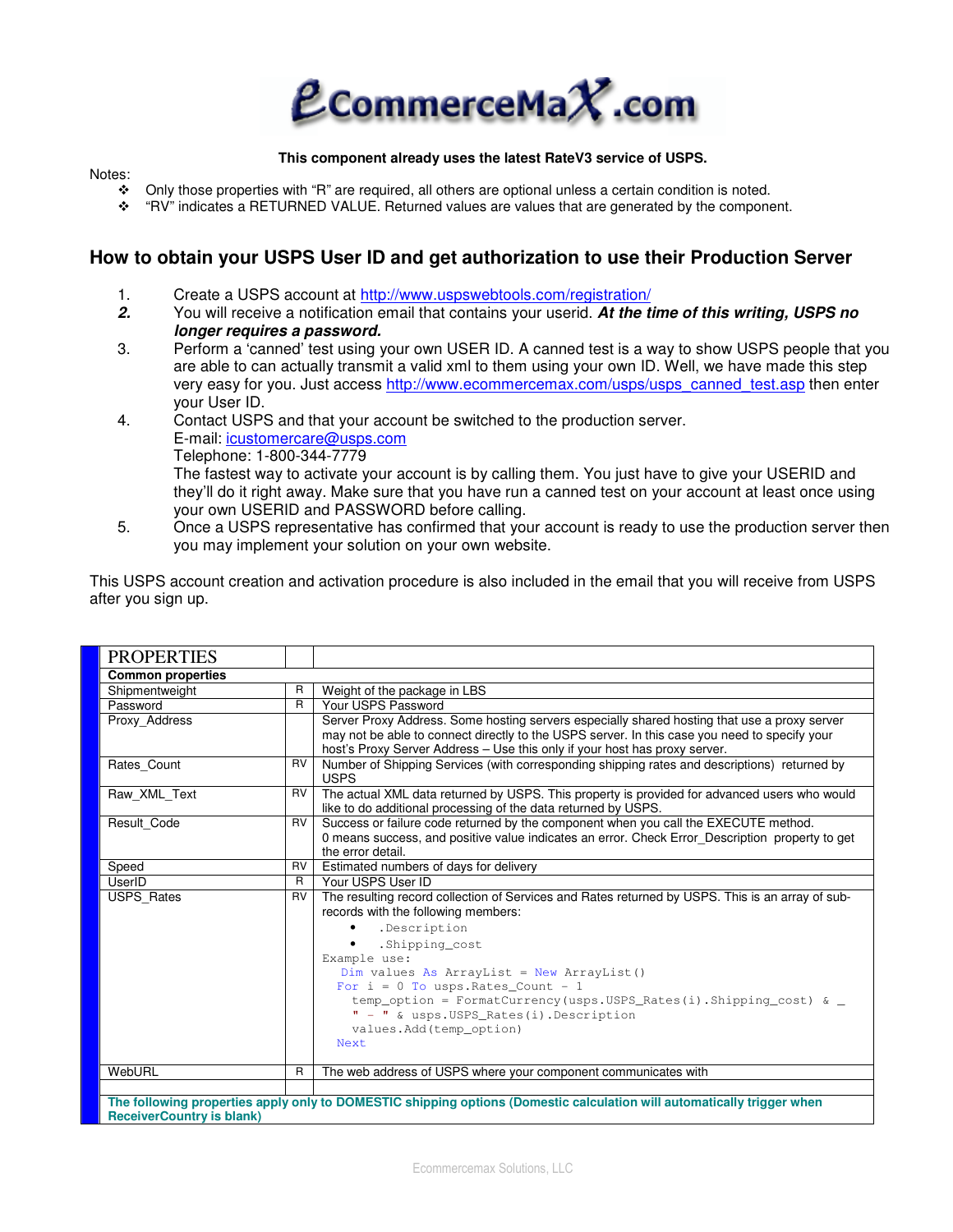| Container                    |              | Type of container for the package. Container option is applicable only when "Service" type is<br>"Express" or "Priority" Mail<br>Intellisense options:                                                |
|------------------------------|--------------|-------------------------------------------------------------------------------------------------------------------------------------------------------------------------------------------------------|
|                              |              | $\bullet$<br>usps.Container_Options._FlatRateEnvelope                                                                                                                                                 |
|                              |              | usps.Container_Options._FRB                                                                                                                                                                           |
| <b>Error Description</b>     | <b>RV</b>    | Contains the error description, if there's an error. Typical errors might be invalid entry in the                                                                                                     |
|                              |              | address like invalid zip code or invalid weight.                                                                                                                                                      |
| <b>Machinable</b>            |              | "Machinable" applies only if ServiceType = "Parcel". (Machinable criteria do not apply to and will<br>be ignored for Priority Mail, Express Mail, Bound Printed Matter, Library Mail, or Media Mail.) |
| PackageSize                  | $\mathsf{R}$ | Size of the package.<br>Intellisense options:                                                                                                                                                         |
|                              |              | usps.PackageSize_options._Regular                                                                                                                                                                     |
|                              |              | usps.PackageSize_options._Large                                                                                                                                                                       |
|                              |              | usps.PackageSize_options._Oversize<br>$\bullet$                                                                                                                                                       |
|                              |              |                                                                                                                                                                                                       |
| PostalZone                   | RV           | Corresponding postal zone returned by USPS                                                                                                                                                            |
| Receiverpostalcode           | $\mathsf{R}$ | Shipto or Destination's zip code                                                                                                                                                                      |
| <b>Service</b>               | $\mathsf{R}$ | The type of services that you want USPS to find shipping rates for.                                                                                                                                   |
|                              |              | Intellisense options:                                                                                                                                                                                 |
|                              |              | usps.Service_options._All - return all rates                                                                                                                                                          |
|                              |              | usps.Service_options._BPM                                                                                                                                                                             |
|                              |              | usps.Service_options._Express                                                                                                                                                                         |
|                              |              | usps.Service_options._First_Class                                                                                                                                                                     |
|                              |              | usps.Service_options._Library                                                                                                                                                                         |
|                              |              | usps.Service_options._Media                                                                                                                                                                           |
|                              |              | usps.Service_options._Parcel                                                                                                                                                                          |
|                              |              | usps.Service_options._Priority                                                                                                                                                                        |
| FirstClassMailType           |              | Required only when Service is FIRST CLASS                                                                                                                                                             |
|                              |              | Intellisense options:                                                                                                                                                                                 |
|                              |              | usps.FirstClssMailTpe_options._Letter                                                                                                                                                                 |
|                              |              | usps.FirstClssMailTpe_options._Flat                                                                                                                                                                   |
|                              |              | usps.FirstClssMailTpe_options._Parcel                                                                                                                                                                 |
| Width, Length, Height, Girth |              | Optionally can be provided when Service is PRIORITY and Size = LARGE                                                                                                                                  |
| Shipperpostalcode            | R            | Origin or Shipper's Postal Code                                                                                                                                                                       |
|                              |              |                                                                                                                                                                                                       |
|                              |              | The following properties apply only to INTERNATIONAL shipping options                                                                                                                                 |
| <b>MailType</b>              | R            | Type of international mail<br>Intellisense options:                                                                                                                                                   |
|                              |              | usps.MailType_Options._Package                                                                                                                                                                        |
|                              |              | usps.MailType_Options._Envelope                                                                                                                                                                       |
| <b>ReceiverCountry</b>       | $\mathsf{R}$ | Must not be blank and not equal to "US" when doing an international calculation. The component                                                                                                        |
|                              |              | will automatically disregard 'domestic' option properties when this is not blank.                                                                                                                     |
|                              |              | To find USPS' official list of supported countries go to http://pe.usps.gov/text/lmm/lmmctry.html                                                                                                     |
|                              |              |                                                                                                                                                                                                       |
| <b>METHODS</b>               |              |                                                                                                                                                                                                       |
|                              |              |                                                                                                                                                                                                       |
| Execute                      |              | Get realtime rates                                                                                                                                                                                    |

This documentation describes the functionalities ONLY of Ecommercemax component – NOT the USPS shipping method itself. It is highly advisable that you review the shipping documentation provided to you by USPS to better understand the way their shipping operation actually works.

Our component only facilitates data transfer between your program and USPS. This component does not recalculate rates nor manipulate those rates, it just picks up whatever values it gets from USPS depending on the parameters you specified.

For questions and suggestions contact support@ecommercemax.com

#### Sample Use:

| Example output:                                                       |
|-----------------------------------------------------------------------|
|                                                                       |
| \$3.23 - Bound Printed Matter (2-9 Days)                              |
| \$4.05 - Priority Mail Flat Rate Envelope (12.5" x 9.5") (2-3 Days)   |
|                                                                       |
| \$5.23 - Library Mail (2-9 Days)                                      |
|                                                                       |
| \$5.49 - Media Mail (2-9 Days)                                        |
| \$7.35 - Parcel Post (2-9 Days)                                       |
|                                                                       |
| \$8.10 - Priority Mail Flat Rate Box (11.25" x 8.75" x 6") (2-3 Days) |
|                                                                       |
| \$8.10 - Priority Mail Flat Rate Box (14" x 12" x 3.5") (2-3 Days)    |
| \$8.85 - Priority Mail (2-3 Days)                                     |
|                                                                       |
| \$14.40 - Express Mail Flat Rate Envelope (12.5" x 9.5") (Next        |
| Day)                                                                  |
| \$39.50 - Express Mail PO to Addressee (Next Day)                     |
|                                                                       |
|                                                                       |
|                                                                       |